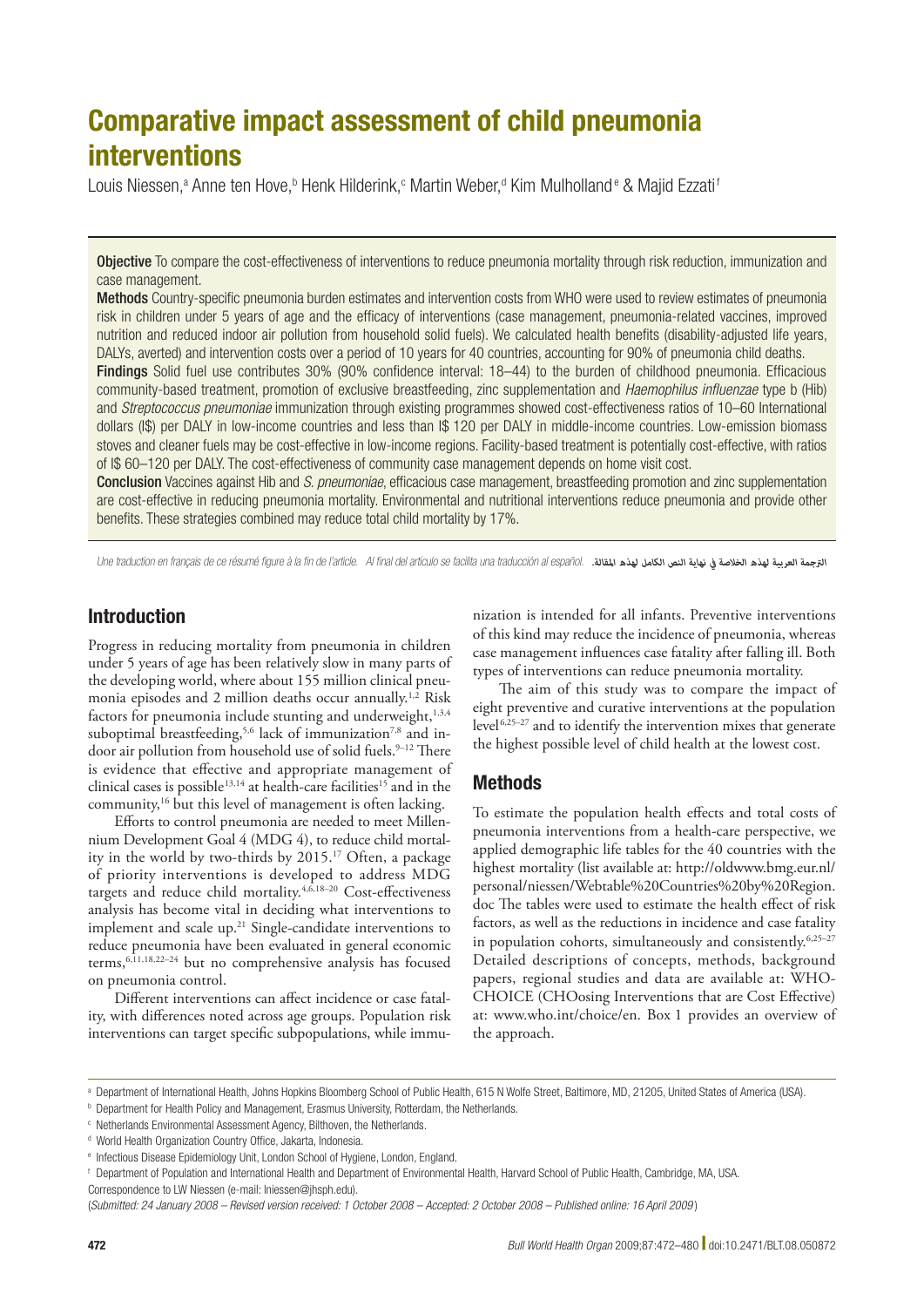We considered the epidemiological characteristics and level of health care of each of the 40 countries, as well as the coverage levels of the expanded programme on immunization (EPI) and of facility-based case management. Due to the large uncertainties involved in the epidemiologic, effectiveness and cost estimates, we included a high and a low cost-effectiveness scenario for each mix of interventions.

Each country's life table provides summary estimates of how pneumonia affects mortality and morbidity, expressed in terms of disability-adjusted life years (DALYs) lost. The tables also provide estimates of the effect and cost of mixed health interventions, in United States dollars (US\$) for the year 2000, with a 3% discount rate according to health economics guidelines. We combined estimated health gains and costs per intervention to identify the sets of health interventions that maximized child health at different budget levels by providing the greatest health yield per dollar spent. The life tables were implemented in C++ (a general programming language) using M language (a language for working with data and building domain models). The script with M-equations is available at: [http://](http://oldwww.bmg.eur.nl/persona/niessen/GAPP_LOW.MPdf.pdf) [oldwww.bmg.eur.nl/persona/niessen/](http://oldwww.bmg.eur.nl/persona/niessen/GAPP_LOW.MPdf.pdf) [GAPP\\_LOW.MPdf.pdf](http://oldwww.bmg.eur.nl/persona/niessen/GAPP_LOW.MPdf.pdf)

# Epidemiologic and demographic data

The life tables used in the model were based on the recently published WHO country data, which draw on reviews of incidence and mortality for childhood and neonatal pneumonia. Incidence estimates were taken from the epidemiological review.1 Consistent applied case-fatality rates were calculated by dividing annual incidence figures by annual mortality rates from the global burden of disease data set.<sup>2,7</sup>

Risk factor prevalence data were derived from the WHO Statistical Information System (WHOSIS), available at: [http://www.who.int/whosis/en/](http://www.who.int/whosis/en/index.html) [index.html](http://www.who.int/whosis/en/index.html) They included nonexclusive breastfeeding, undernutrition (defined as underweight for age, *z* < −2), measles immunization coverage and exposure to indoor air pollution in the population under 5 years of age. Relative risks of indoor air pollution by type of biomass fuel for pneumonia incidence were de-

#### Box 1. Stepwise description of impact assessment for comparatively analysing the costs and effects of interventions 6,25,26

- 1. *Construct epidemiologic disease model*. Give a population-based description; establish how parameters of the disease model interact (i.e. relative risks, incidence, case-fatality ratio, neonatal and mortality rates, by age group and sex);
- 2. *Review national data for year of study*. Include population structure and absolute figures, births, pneumonia epidemiologic rates and intervention coverage;
- 3. *Construct baseline epidemiological parameters*. Reflect current population figures and epidemiologic rates, a situation of limited health care and the future United Nations demographic scenario;
- 4. *Estimate effectiveness*. Repeat analysis under Step 3 with changes to one or more key epidemiological parameters (incidence or case–fatality rate) as a result of intervention effectiveness; compute the total number of healthy life years gained (or of DALYs averted).
- 5. *Estimate costs*. Establish coverage and contact rates; apply unit costs and add programme costs by intervention mix.
- 6. *Generate a cost and effectiveness league table*. Estimate the total costs and health benefits (DALYs averted) of single interventions and intervention mixes and establish a ranking table based on the cost-effectiveness ratio.

DALY, disability-adjusted life year.

rived from the Global Action Plan for Pneumonia (GAPP).<sup>9,10,28</sup> Other relative risks for pneumonia incidence were obtained from the same review.<sup>1</sup>

National statistics on neonatal, infant and child mortality for 2005 were obtained from the online database of the Institute for Health Metrics and Evaluation.7 The fractions of neonatal mortality attributable to pneumonia and sepsis were obtained from the *The Lancet* nutrition series.<sup>20</sup> Case-fatality ratios for children are specified by three age groups: neonatal period until 1 month of age, remainder of the first year (2−12 months of age) and 1–5 years.

The disability weight used to compute pneumonia morbidity for a disease episode lasting 2 weeks was 0.279.29 DALYs were calculated by applying the region-specific disability weights for the general population by age and sex.<sup>30</sup> Country-level demographic data on population structure, birth rates and general mortality rates were obtained from official 2005 estimates by the Population Reference Bureau (available at: [http://www.prb.org/Publications/](http://www.prb.org/Publications/Datasheets/2008/2008wpds.aspx) [Datasheets/2008/2008wpds.aspx](http://www.prb.org/Publications/Datasheets/2008/2008wpds.aspx)).

# Interventions, effectiveness and costs

In all scenarios we assumed a programme effectiveness time horizon of 10 years for all interventions, starting in 2005. After that, the new population cohorts resumed pre-intervention status, in line with the standardized cost-effectiveness approach of WHO-

CHOICE project.<sup>6</sup> The calculations included the extra life-years lived by additional surviving children beyond the 10-year period, as well as the pneumonia incidence reduction from immunization until the last immunized age group reaches the age of 5 years (in 2020). We estimated total health effects over a period of 100 years to include all life-years gained beyond the 10-year time horizon, among all survivors. We calculated intervention costs in International dollars (I\$) to allow comparisons.

Table 1 shows the selected interventions and related input data for various scenarios. The subsections below describe the scenario assumptions by intervention category.

## *Reduction of indoor air pollution*

The 90% confidence interval (CI) of the relative risk (RR) of pneumonia due to exposure to indoor air pollution was estimated to be 1.42 to 2.53.28 Two interventions for indoor air pollution were selected.<sup>9,28</sup> The first was a switch at the household level to cleaner gaseous or liquid fuels (liquefied petroleum gas, kerosene or ethanol); the second was better combustion ventilation through high-quality and well-maintained biomass stoves. The health effect of intervening against this risk factor derives primarily from observational studies (including one unpublished randomized study of high-quality stoves). The GAPP reviews assumed that introducing cleaner fuel reduces pneumonia risk.<sup>9,28</sup> Based on this assumption, changing to full-scale cleaner household fuel could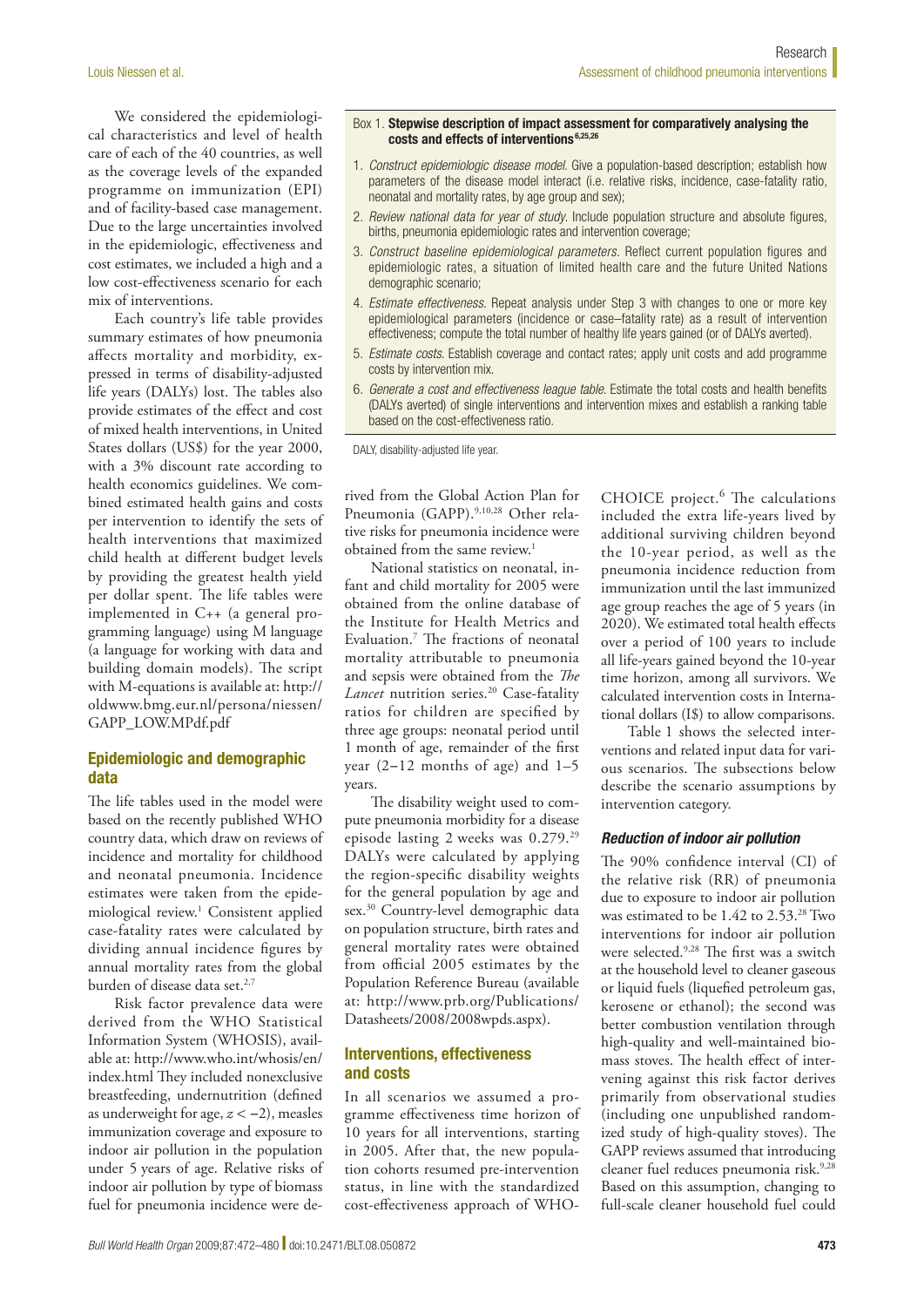| <b>Code</b>    | <b>Intervention</b>                     | Effectiveness <sup>a</sup><br>low-high scenario range                          | <b>Effect level</b> | <b>Source</b> | <b>Costs of intervention</b><br>low-high scenario range                          | <b>Source</b>              |
|----------------|-----------------------------------------|--------------------------------------------------------------------------------|---------------------|---------------|----------------------------------------------------------------------------------|----------------------------|
|                | Indoor air pollution                    |                                                                                |                     |               |                                                                                  |                            |
| E1             | Liquid fuel stoves                      | RR-based exposure reduction [formula:<br>$(1 - (1 / RR1)b) - (1 - (1 / RRh)c)$ | Incidence           | 9             | $\frac{1}{9}$ 8.57-14.47 in AMR D <sup>d</sup> per<br>household member, per year | 23                         |
| E2             | Improved solid fuel<br>stoves           | RR-based exposure reduction 75%<br>in specific settings                        | Incidence           | 9             | I\$ 4.82-7.59 in AMR D <sup>d</sup> per<br>household member, per year            | 23                         |
|                | <b>Nutrition</b>                        |                                                                                |                     |               |                                                                                  |                            |
| N <sub>1</sub> | Breastfeeding<br>promotion              | 15–23% reduction in infants                                                    | Incidence           | 3,6           | I\$ per child                                                                    | <b>WHO</b><br>data set $e$ |
| N <sub>2</sub> | Zinc supplementation                    | 14-25% (90% CI: 8-30) reduction                                                | Incidence           | 3,6,30        | I\$ per child                                                                    | <b>WHO</b><br>data set $e$ |
|                | <b>Immunization</b>                     |                                                                                |                     |               |                                                                                  |                            |
| 1              | Pneumococcal<br>conjugate               | 23-35% reduction                                                               | Incidence           | 8             | I\$ 19-64 per immunized child                                                    | 24                         |
| $ 2\rangle$    | Haemophilus<br><i>influenzae</i> type B | 22-34% reduction                                                               | Incidence           | 8             | I\$ 5.83-9.69 per immunized<br>child                                             | 22                         |
|                | <b>Case management</b>                  |                                                                                |                     |               |                                                                                  |                            |
| C <sub>1</sub> | Community-based                         | 34-50% (90% CI: 22-57) for<br>neonatal pneumonia                               | Case fatality       | 13,16,31      | 1-2 visits of $$2.13-9.40$ per<br>incident case                                  | 14                         |
| C <sub>2</sub> | Facility-based                          | 29-45% (90% CI: 20-49)                                                         | Case fatality       | 32            | I\$ per child                                                                    | <b>WHO</b><br>data set $e$ |

#### Table 1. Input data for pneumonia intervention effectiveness, estimated health care costs and literature sources, 2005

AMR, WHO Region of the Americas; CI, confidence interval; I\$, International dollar; RR, relative risk (values from review).<sup>28</sup>

a Age-specific reductions in exposure among all age groups under 5 years, unless otherwise indicated.

 $b$  RR<sub>1</sub> is the relative risk of pneumonia under low exposure (1.42 in this study).

 $\text{CR}_{\text{h}}$  is the relative risk of pneumonia under high exposure (2.53 in this study).

<sup>d</sup> High-tech and low-tech liquid fuel stoves were considered, as well as an improved stove for solid fuels.<sup>23</sup> For the latter, we assumed a 2-year (high-cost scenario) and a 4-year (low-cost scenario) average lifetime. Cost data are WHO-region specific.

e WHO-CHOICE (CHOosing Interventions that are Cost Effective) dataset for child survival interventions (http://www.who.int/choice/en), November 2007. Data are WHO-region specific.

lower pneumonia incidence by 50% (the attributable burden for indoor air pollution). However, high-quality, well-maintained stoves are not expected to prevent all exposure to indoor air pollution. In an earlier review and costeffectiveness study, a 75% reduction in exposure was assumed in a scenario of full coverage with good stoves.<sup>11</sup> Given the high and low RRs linked to indoor air pollution under this scenario (equations in Table 1), the pneumonia incidence reduction would be 22.2% to 45.8%.<sup>28</sup> The cost methodology and actual cost estimates are based on WHO reports $11,23$  with a two- or fouryear stove lifetime.

## *Nutritional interventions*

Selected nutritional interventions to reduce pneumonia were exclusive breastfeeding promotion up to 6 months of age<sup>6,18</sup> and food supplementation with zinc.3,33 Region-specific cost estimates were based on those from the WHO-CHOICE programme.

#### *Immunizations*

The scenarios included two vaccines as potential interventions to reduce pneumonia risk. The measles vaccine was not included, since its already high coverage in most of the 40 countries studied would have made its effect on pneumonia mortality difficult to quantify. The population effectiveness of immunization depends on the level of protection against the bacteria (Hib and pneumococcus), but even more on the actual attributable contribution of these bacteria to the pneumonia burden. Hib and pneumococcus may account for more than half of pneumonia mortality in children.17 The relative importance of these bacteria as causes of pneumonia in different settings is unknown, but the similarity of the trial results suggests that major differences between populations do not exist. The effectiveness range given by the high and low country scenarios takes into account the variety of agents (Table 1). The joint effect of the two vaccination

programmes targeting two different microorganisms was assumed to be additive. The cost estimates were based on earlier economic evaluations.<sup>22,24</sup> Implementation was assumed to occur within existing immunization programmes and infrastructure.

## *Pneumonia case management*

Two delivery strategies were chosen to treat children with pneumonia: a facility-based approach,<sup>15</sup> and a communitylevel approach in which children were diagnosed and treated by community health workers.<sup>16</sup> The estimated reduction of pneumonia mortality through pneumonia case management was based on two reviews.13,16 These reported an efficacious (i.e. under ideal circumstances) reduction of 42% (90% CI: 22–57) in neonatal pneumonia mortality and of 36% (90% CI: 20–49) in child pneumonia mortality, confirmed by a review of management by community health workers.<sup>31</sup> We subtracted these expected reductions from the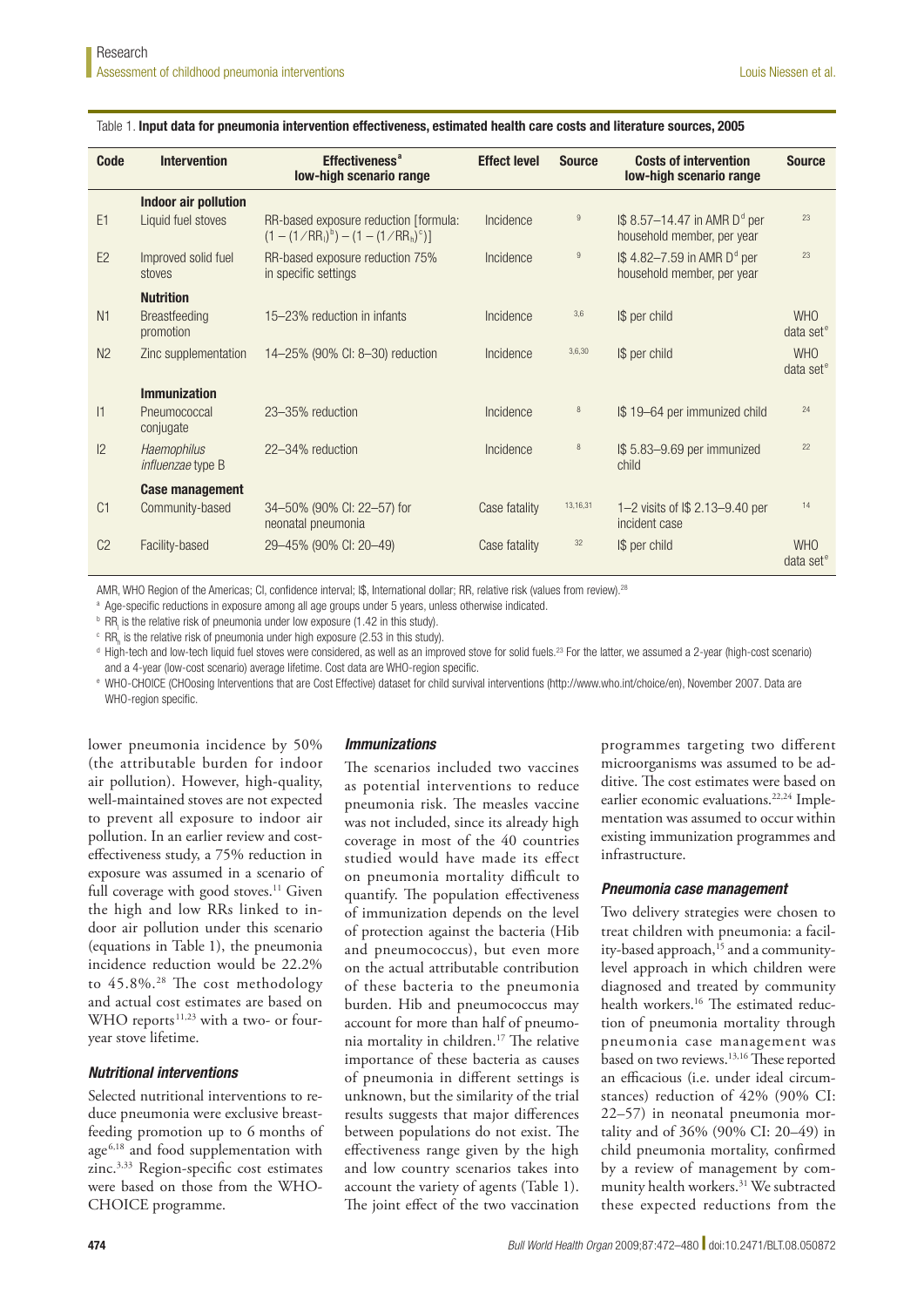| <b>WHO</b>             | <b>Population</b> | <b>Population using solid fuels</b> |    | PAR <sup>b</sup> (%)       | PAR <sup>b</sup> (%)       | PAR <sup>b</sup> (%)       |
|------------------------|-------------------|-------------------------------------|----|----------------------------|----------------------------|----------------------------|
| subregion <sup>a</sup> |                   | No.                                 | %  | (based on<br>$RR^c = 1.80$ | (based on<br>$RR^c = 1.42$ | (based on<br>$RR^c = 2.53$ |
| AFR D                  | 304 199 839       | 211 063 296                         | 69 | 36                         | 23                         | 51                         |
| AFR E                  | 338 409 271       | 273 010 077                         | 81 | 39                         | 25                         | 55                         |
| AMR A                  | 325 897 888       | 18 074 771                          | 6  | 4                          | $\overline{2}$             | 8                          |
| <b>AMRB</b>            | 435 563 238       | 57 197 830                          | 13 | 10                         | 5                          | 17                         |
| AMR <sub>D</sub>       | 70 637 557        | 28 599 404                          | 40 | 24                         | 15                         | 38                         |
| <b>EMR B</b>           | 137 098 168       | 11 394 365                          | 8  | 6                          | 3                          | 11                         |
| <b>EMRD</b>            | 346 537 669       | 175 005 075                         | 51 | 29                         | 17                         | 44                         |
| <b>EUR A</b>           | 413 765 659       | 21 062 657                          | 5  | 4                          | $\overline{2}$             | $\overline{7}$             |
| EUR B                  | 218 138 441       | 55 160 415                          | 25 | 17                         | 10                         | 28                         |
| EUR <sub>C</sub>       | 242 471 330       | 19 684 368                          | 8  | 6                          | 3                          | 11                         |
| <b>SEAR B</b>          | 290 459 728       | 208 138 629                         | 72 | 36                         | 23                         | 52                         |
| <b>SEARD</b>           | 1 246 955 684     | 951 016 609                         | 76 | 38                         | 24                         | 54                         |
| <b>WPRA</b>            | 154 258 746       | 7898007                             | 5  | 4                          | $\overline{2}$             | $\overline{7}$             |
| <b>WPRB</b>            | 1 532 885 216     | 1 137 968 143                       | 74 | 37                         | 24                         | 53                         |
| Residual               | 11 915 069        | 2 770 500                           | 23 | 16                         | 9                          | 26                         |
| World                  | 6 069 193 503     | 3 178 044 147                       | 52 | 30                         | 18                         | 44                         |

#### Table 2. Population using solid fuels, and PAR for pneumonia mortality among children < 5 years of age, by WHO subregions, 2005

CI, confidence interval; PAR, population-attributable risk; RR, relative risk.

a AFR, WHO African Region; AMR, WHO Region of the Americas; EMR, WHO Eastern Mediterranean Region; EUR, WHO European Region; SEAR, WHO South-East Asia Region; WPR, WHO Western Pacific Region. WHO regions are subdivided based on child and adult mortality: A, very low child and very low adult mortality; B, low child and low adult mortality; C, low child and high adult mortality; D, high child and high adult mortality; E, high child and very high adult mortality. A list of countries in WHO subregions is available at: http://www.who.int/choice/demography/regions

 $^{\text{b}}$  Based on [*P* × (RR – 1)] / [(*P* × (RR – 1) + 1] where *P* is risk prevalence and RR is the relative risk related to the exposure to solid fuel use.<sup>2,25</sup> The calculations include 90% CIs for the RR of pneumonia (based on the aggregate of 40 high-burden countries).

<sup>c</sup> The RR value range is based on the systematic review.<sup>28</sup>

country-specific, age-specific case fatality rates, while we included the uncertainty range based on the CI. In severe cases (8.6% of all incident cases), we assumed a case fatality reduction of 51%.32 The cost data of case-management strategies at the facility level are from the WHO-CHOICE programme and updates by WHO's Child and Adolescent Health Department.21,32 The community-based cost estimates are from the Disease Control Priorities in Developing Countries (DCP2) project.<sup>14</sup> We varied the number of budgeted visits by a village agent to children treated for pneumonia by one (low-cost scenario) to two times (highcost scenario).14,31

# **Results**

Table 2 shows the regional aggregate results on the effect of using solid fuels on pneumonia mortality in children. Table 3 shows the potential impact of pneumonia interventions on total mortality among children under 5, and Table 4 lists the cost-effectiveness ratios. In each table, all eight intervention options are grouped into the four intervention areas described above (indoor air pollution, undernutrition,

| <b>WHO</b>             |                   | C1, N1, N2, I1, I2 package | E1, C1, N1+2, I1+2 package |                  |  |  |
|------------------------|-------------------|----------------------------|----------------------------|------------------|--|--|
| subregion <sup>a</sup> | High <sup>b</sup> | Low <sup>b</sup>           | High <sup>b</sup>          | Low <sup>b</sup> |  |  |
| AFR D                  | 10.7              | 7.8                        | 12.9                       | 9.5              |  |  |
| AFR E                  | 14.7              | 10.8                       | 17.3                       | 13.2             |  |  |
| AMR B                  | 8.6               | 6.3                        | 9.8                        | 7.3              |  |  |
| AMR D                  | 8.6               | 6.3                        | 9.8                        | 7.3              |  |  |
| EMR D                  | 14.4              | 10.5                       | 17.0                       | 12.7             |  |  |
| <b>SEAR B</b>          | 7.1               | 5.2                        | 8.2                        | 6.2              |  |  |
| <b>SEARD</b>           | 8.5               | 6.1                        | 10.3                       | 7.5              |  |  |
| <b>WPR B</b>           | 9.1               | 6.7                        | 10.3                       | 7.9              |  |  |

#### Table 3. High and low estimates of child mortality reduction for two pneumonia intervention packages for 40 countries clustered by WHO subregion

C1, case management community-based; E1, use of cleaner liquid fuels; I1, pneumococcal vaccine;

I2, *Haemophilus influenza* type B vaccine; N1, breastfeeding promotion; N2, zinc supplementation.

a AFR, WHO African Region; AMR, WHO Region of the Americas; EMR, WHO Eastern Mediterranean Region; SEAR, WHO South-East Asia Region; WPR, WHO Western Pacific Region. WHO regions are subdivided based on child and adult mortality: A, very low child and very low adult mortality; B, low child and low adult mortality; C, low child and high adult mortality; D, high child and high adult mortality; E, high child and very high adult mortality. A list of countries in WHO subregions is available at: http://www.who.int/ choice/demography/regions

<sup>b</sup> The low and high figures are based on the low and high scenario input values in Table 1.

immunization and case management). In the country profiles, further expansion of pneumonia programmes is considered, alongside existing vaccination programmes and curative services.

The attributable pneumonia burden due to indoor air pollution by

WHO region was based on the countryspecific exposure estimates from the WHOSIS database. The two countries with the largest populations – China and India – showed a high level  $(> 70\%)$ of solid fuel use. The attributable burden for indoor air pollution in world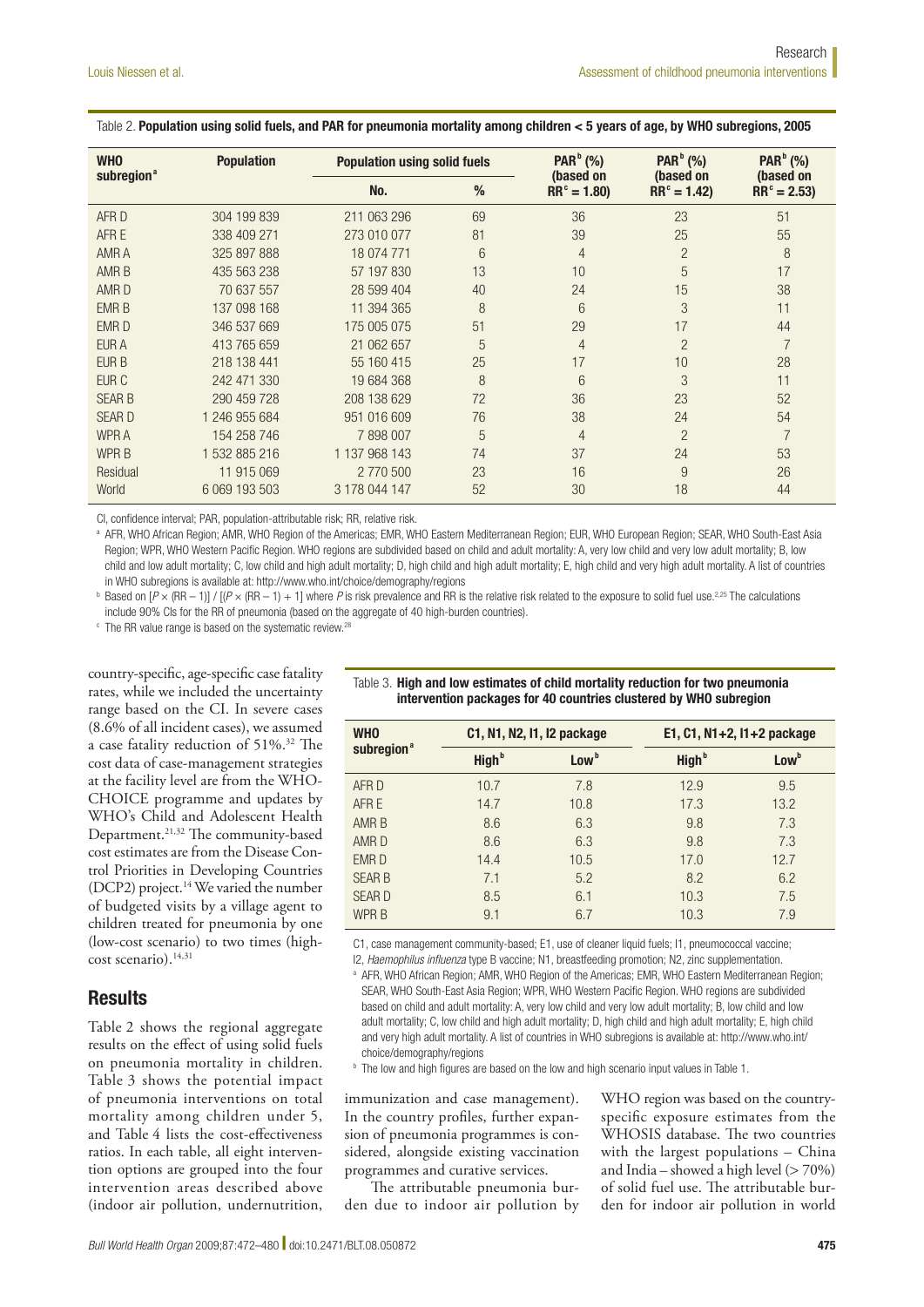## Table 4. High and low cost-effectiveness estimates (I\$ per DALY averted) of single interventions to reduce pneumonia mortality, for 40 countries clustered by WHO subregion

| <b>WHO</b><br>subre-<br>qion <sup>®</sup> | E <sub>1</sub>   |                   | E <sub>2</sub>   |                   | N <sub>1</sub>   |                   | N <sub>2</sub>   |                   | l1               |                   | 12               |                   | C <sub>1</sub>   |                   | C <sub>2</sub>           |                   |
|-------------------------------------------|------------------|-------------------|------------------|-------------------|------------------|-------------------|------------------|-------------------|------------------|-------------------|------------------|-------------------|------------------|-------------------|--------------------------|-------------------|
|                                           | Low <sup>o</sup> | High <sup>b</sup> | Low <sup>b</sup> | High <sup>b</sup> | Low <sup>b</sup> | High <sup>b</sup> | Low <sup>b</sup> | High <sup>b</sup> | Low <sup>b</sup> | High <sup>b</sup> | Low <sup>b</sup> | High <sup>b</sup> | Low <sup>b</sup> | High <sup>b</sup> | <b>High</b> <sup>b</sup> | High <sup>b</sup> |
| <b>SEAR B</b>                             | 1567             | 8918              | 930              | 3312              | 177              | 242               | 66               | 105               | 238              | 1292              | 159              | 407               | 90               | 274               | 780                      | 1011              |
| <b>SEARD</b>                              | 808              | 2149              | 448              | 1647              | 67               | 90                | 25               | 40                | 109              | 593               | 115              | 293               | 69               | 210               | 277                      | 357               |
| WPR B                                     | 3200             | 17823             | 1382             | 5612              | 299              | 407               | 86               | 137               | 266              | 1447              | 238              | 610               | 112              | 343               | 678                      | 879               |
| AFR D                                     | 107              | 356               | 72               | 243               | 49               | 66                | 12               | 19                | 44               | 241               | 27               | 69                | 21               | 65                | 62                       | 81                |
| AFR E                                     | 232              | 780               | 139              | 498               | 35               | 48                | 12               | 19                | 45               | 244               | 46               | 120               | 35               | 107               | 64                       | 83                |
| EMR D                                     | 135              | 837               | 86               | 296               | 47               | 63                | 16               | 26                | 50               | 273               | 35               | 89                | 66               | 203               | 71                       | 92                |
| AMR <sub>D</sub>                          | 467              | 1572              | 343              | 1097              | 218              | 295               | 18               | 28                | 223              | 1207              | 96               | 245               | 108              | 330               | 492                      | 635               |
| AMR B                                     | 1226             | 3936              | 1420             | 3812              | 261              | 356               | 17               | 27                | 243              | 1324              | 130              | 335               | 56               | 172               | 489                      | 637               |

C1, case management community-based; C2, case management facility-based; DALY, disability-adjusted life year; E1, use of cleaner liquid fuels; E2, solid fuel stoves; I1, pneumococcal vaccine; I2, *Haemophilus influenza* type B vaccine; I\$, International dollar; N1, breast feeding promotion; N2, zinc supplementation.

a AFR, WHO African Region; AMR, WHO Region of the Americas; EMR, WHO Eastern Mediterranean Region; SEAR, WHO South-East Asia Region; WPR, WHO Western Pacific Region. WHO regions are subdivided based on child and adult mortality: A, very low child and very low adult mortality; B, low child and low adult mortality; C, low child and high adult mortality; D, high child and high adult mortality; E, high child and very high adult mortality. A list of countries in WHO subregions is available at: http://www.who.int/choice/demography/regions

**b** The low and high cost-effectiveness figures are based on the low and high scenario input values in Table 1.

regions varied from 10% to 38%, with a limited uncertainty range. The contribution of indoor air pollution to the global burden of childhood pneumonia is large (30%; CI: 18–44). Table 3 provides the aggregated results by WHO region of health gains for two intervention packages in the high-burden countries.

Table 5, which illustrates the possibilities for country-level policy-making, presents two country profiles with combinations of eight intervention scenarios. Both single (Table 4) and combined interventions (Table 5) show low-cost outcomes between I\$ 10 and I\$ 60 per DALY averted for interventions in the WHO Africa D and E subregions, and in the WHO Eastern Mediterranean D subregion. In other regions, effective options were immunization, nutritional interventions and community-based case management. A listing of WHO epidemiological subregions is available at: [http://www.](http://www.who.int/choice/demography/regions) [who.int/choice/demography/regions](http://www.who.int/choice/demography/regions)  Many mixes of interventions fell in the cost range of I\$ 60 to I\$ 120 per DALY averted; others were less cost-effective in light of the general country income level. In some poorer regions, the two indoor air pollution interventions showed the same cost-effective levels as other interventions. In general, the indoor air pollution interventions appear to be less cost-effective than other interventions for reducing pneumonia mortality. The maximum potential reduction in child mortality, given

existing infrastructures and including indoor air pollution interventions, appears to be about 13–17%. Thus, most of the child pneumonia mortality could be avoided if all interventions were implemented.

# **Discussion**

Population-based preventive measures and expanding community-based case management appear to be the most effective options for reducing pneumonia mortality. Adding these measures to existing facility-based case management would increase the efficiency of health system as a whole. When outreach expansion is limited and infrastructure is lacking, immunization is costly. Where measles vaccination coverage is already high, both types of pneumonia vaccine are attractive options. The estimates on immunization depend strongly on the price per dose. Expanded case management, combined with expanded use of new vaccines, would increase system efficiency further. Adding new vaccines and expanding immunization coverage, nutritional interventions and community case management lead to relatively cost-effective pneumonia packages, as compared with facility-based management alone, because the latter was more costly in all scenarios.

Additionally, we found that health risk reduction through nutritional and immunization intervention programmes increases the cost-effectiveness of programmes for case management

of childhood illnesses. The region and country league tables present the additional cost-effective options of expanded community case management and improved neonatal management.

The cost-effectiveness results showed the efficiency of implementing interventions alongside an existing health care structure, in comparison with a baseline situation. Presenting the results in this way provides policymakers with a general impression of the impact of an intervention; it also makes it possible to compare the efficiency of existing and new packages and possible ways to improve the allocation of funds. For example, in a country such as Guatemala, the most attractive additional options would be zinc supplementation combined with community case management. If these interventions were introduced simultaneously with the available environmental interventions, the additional cost of the package per DALY would increase. When environmental interventions are introduced wherever other interventions are already in place, the extra health benefits are limited and the additional cost per DALY (i.e. marginal cost-effectiveness) can be high. For example, in a country such as Nigeria, which has some infrastructure but no proven options to reduce indoor air pollution, including up-scaling community case management, along with preventive programmes, would increase the cost-effectiveness of implementing a pneumonia control package.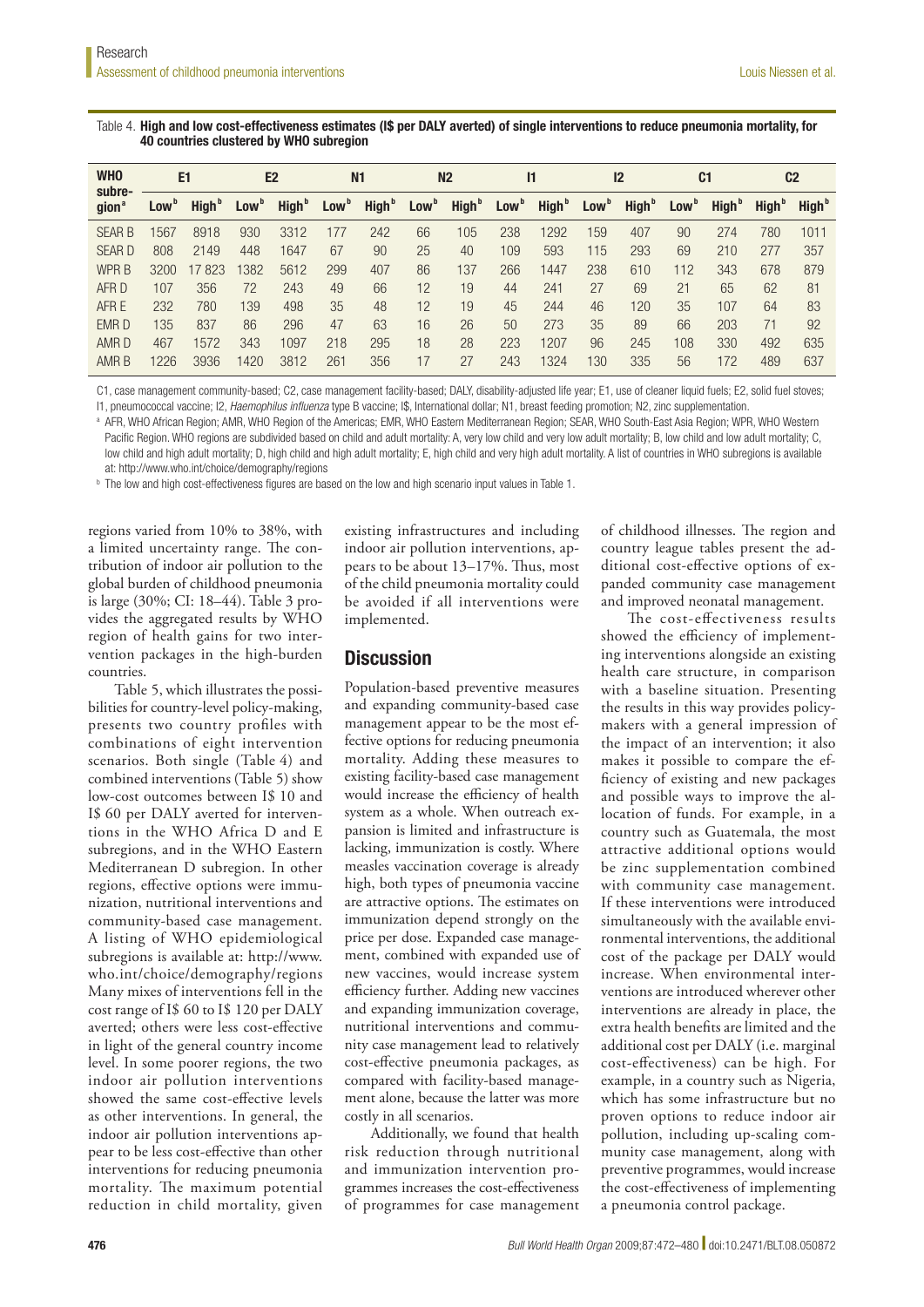## Table 5. Impact of pneumonia interventions: population costs and health effects of intervention mixes, ranked by costeffectiveness ratio

| <b>Scenario</b>                                      |                                       | <b>Cost</b><br>(1\$)           |                          | <b>Impact</b><br>(DALYs averted) | <b>Cost-effectiveness</b><br>(I\$ per DALY averted) |             |  |
|------------------------------------------------------|---------------------------------------|--------------------------------|--------------------------|----------------------------------|-----------------------------------------------------|-------------|--|
|                                                      | High <sup>a</sup><br>Low <sup>a</sup> |                                | Low <sup>a</sup>         | <b>High<sup>a</sup></b>          | Low                                                 | <b>High</b> |  |
| Guatemala                                            |                                       |                                |                          |                                  |                                                     |             |  |
| N <sub>2</sub>                                       | 3 388 548                             | 3 388 755                      | 94 708                   | 168 753                          | 20                                                  | 36          |  |
| $C1 + N2$                                            | 14 456 120                            | 22 847 770                     | 153 759                  | 248 160                          | 58                                                  | 149         |  |
| $N2 + 12$                                            | 22 947 950                            | 35 885 920                     | 197 545                  | 310 204                          | 74                                                  | 182         |  |
| $C1 + N2 + I2$                                       | 32 557 260                            | 51 380 010                     | 247 505                  | 370 709                          | 88                                                  | 208         |  |
| 2                                                    | 19 556 400                            | 32 489 570                     | 117 737                  | 181722                           | 108                                                 | 276         |  |
| $C1 + I2$                                            | 30 645 650                            | 52 833 210                     | 175 482                  | 261 407                          | 117                                                 | 301         |  |
| C1                                                   | 12 771 920                            | 25 549 410                     | 68752                    | 105 082                          | 122                                                 | 372         |  |
| $N2 + 11 + 12$                                       | 69 744 980                            | 202 430 400                    | 304 660                  | 455 961                          | 153                                                 | 664         |  |
| $C1 + N2 + I1 + I2$                                  | 77 836 540                            | 213 846 400                    | 345 132                  | 496 946                          | 157                                                 | 620         |  |
| $C1 + 11 + 12$                                       | 75 686 320                            | 214 000 500                    | 286 650                  | 422 480                          | 179                                                 | 747         |  |
| $11 + 12$                                            | 66 348 560                            | 199 012 700                    | 239 878                  | 368 496                          | 180                                                 | 830         |  |
| $N1 + N2 + I1 + I2$                                  | 92 885 300                            | 225 585 800                    | 339 382                  | 489 399                          | 190                                                 | 665         |  |
| $C1 + N1 + N2 + I1 + I2$                             | 100 765 800                           | 236 592 300                    | 376 289                  | 525 116                          | 192                                                 | 629         |  |
| N <sub>1</sub>                                       | 23 128 920                            | 23 129 580                     | 61 849                   | 94 573                           | 245                                                 | 374         |  |
| 1                                                    | 46 777 990                            | 166 457 900                    | 122 548                  | 187 061                          | 250                                                 | 1 3 5 8     |  |
| $E2 + N1 + N2$                                       | 102 294 300                           | 145 676 800                    | 223 486                  | 369 041                          | 277                                                 | 652         |  |
| $E2 + N1 + N2 + I1 + I2$                             | 168 673 800                           | 344 773 400                    | 391 775                  | 557 602                          | 302                                                 | 880         |  |
| $E1 + N2 + I1 + I2$                                  | 207 344 100                           | 429 838 300                    | 380 875                  | 559 431                          | 371                                                 | 1 1 2 9     |  |
| E <sub>2</sub>                                       | 75 765 250                            | 119 135 400                    | 96 467                   | 196 759                          | 385                                                 | 1 2 3 5     |  |
| $C1 + N1 + N2 + E1 + I1 + I2$                        | 236 928 300                           | 459 878 300                    | 439 383                  | 602 671                          | 393                                                 | 1 0 4 7     |  |
| $11 + C2$                                            | 105 490 400                           | 225 193 400                    | 183 402                  | 266 837                          | 395                                                 | 1 2 2 8     |  |
| $E1 + N1 + N2 + I1 + I2$                             | 230 488 000                           | 452 992 500                    | 409 236                  | 580 330                          | 397                                                 | 1 1 0 7     |  |
| E <sub>1</sub>                                       | 137 565 200                           | 227 326 900                    | 128 460                  | 262 222                          | 525                                                 | 1770        |  |
| C <sub>2</sub>                                       | 58 702 570                            | 58 704 310                     | 72 978                   | 106 185                          | 553                                                 | 804         |  |
| <b>Nigeria</b>                                       |                                       |                                |                          |                                  |                                                     |             |  |
| N <sub>2</sub>                                       | 128 164 700                           | 128 202 800                    | 3762062                  | 6731571                          | 19                                                  | 34          |  |
| C1                                                   | 168 511 300                           | 337 498 200                    | 5 526 855                | 8 480 821                        | 20                                                  | 61          |  |
| $C1 + N2$                                            | 274 758 000                           | 387 071 600                    | 8 5 8 3 9 2 9            | 13 260 480                       | 21                                                  | 45          |  |
| $C1 + 12$                                            | 258 060 800                           | 471 722 200                    | 7 368 852                | 11 046 040                       | 23                                                  | 64          |  |
| $C1 + N2 + I2$                                       | 365 650 800                           | 528 628 400                    | 10 237 650               | 15 369 100                       | 24                                                  | 52          |  |
| $N2 + 12$                                            | 227 851 200                           | 293 837 000                    | 5713960                  | 9 466 567                        | 24                                                  | 51          |  |
| 2                                                    | 99 643 700                            | 165 537 400                    | 2 173 602                | 3 366 076                        | 30                                                  | 76          |  |
| $C1 + N2 + I1 + I2$                                  | 608 643 400                           | 1 401 358 000                  | 11 960 940               | 17 543 130                       | 35                                                  | 117         |  |
| $C1 + 11 + 12$                                       | 499 627 700                           | 1 336 704 000                  | 9 288 789                | 13 691 530                       | 36                                                  | 144         |  |
| $N2 + 11 + 12$                                       | 479 963 200                           | 1 191 108 000                  | 7 748 521                | 12 287 710                       | 39                                                  | 154         |  |
| $C1 + N1 + N2 + I1 + I2$                             | 831 553 600                           | 1 618 765 000                  | 12 606 920               | 18 236 400                       | 46                                                  | 128         |  |
| $11 + 12$                                            | 351 680 200                           | 1 062 450 000                  | 4 450 029                | 6 849 750                        | 51                                                  | 239         |  |
| $N1 + N2 + I1 + I2$                                  | 706 739 500                           | 1 418 207 000                  | 8 546 800                | 13 268 470                       | 53                                                  | 166         |  |
| $E2 + N1 + N2$                                       | 1 019 693 000                         | 1 444 036 000                  | 8 300 044                | 14 377 170                       | 71                                                  | 174         |  |
| $\vert$ 1                                            | 251 974 300                           | 896 624 000                    | 2 2 6 3 0 7 9            | 3 465 493                        | 73                                                  | 396         |  |
| $E2 + N1 + N2 + I1 + I2$                             | 1 371 835 000                         | 2 507 878 000                  | 11 689 880               | 18 402 300                       | 75                                                  | 215         |  |
| E <sub>2</sub>                                       | 664 495 100                           | 1 088 280 000                  | 4 275 433                | 8763258                          | 76                                                  | 255         |  |
| $E1 + N2 + I1 + I2$<br>$C1 + N1 + N2 + E1 + I1 + I2$ | 1800 313 000<br>2 127 876 000         | 3 322 043 000<br>3 669 423 000 | 12 097 260<br>16 001 450 | 19 531 300<br>23 081 510         | 92<br>92                                            | 275<br>229  |  |
| C <sub>2</sub>                                       | 804 987 900                           | 805 210 800                    | 5 870 092                | 8 570 428                        | 94                                                  | 137         |  |
| $11 + C2$                                            | 1 057 172 000                         | 1702 514 000                   | 7765486                  | 11 202 330                       | 94                                                  | 219         |  |
| $E1 + N1 + N2 + I1 + I2$                             | 2 027 254 000                         | 3 549 299 000                  | 12 738 820               | 20 116 860                       | 101                                                 | 279         |  |
| E1                                                   | 1 319 492 000                         | 2 128 944 000                  | 5706202                  | 11 697 470                       | 113                                                 | 373         |  |
| N1                                                   | 226 542 300                           | 226 555 500                    | 1 067 216                | 1 642 060                        | 138                                                 | 212         |  |

C1, case management community-based; C2, case management facility-based; DALY, disability-adjusted life year; E1, use of cleaner liquid fuels; E2, use of solid fuel stoves; I1, pneumococcal vaccine; I2, *Haemophilus influenza* type B vaccine; I\$, International dollar; N1, breastfeeding promotion; N2, zinc supplementation.

<sup>a</sup> The low and high cost-effectiveness figures are based on the low and high scenario input values in Table 1.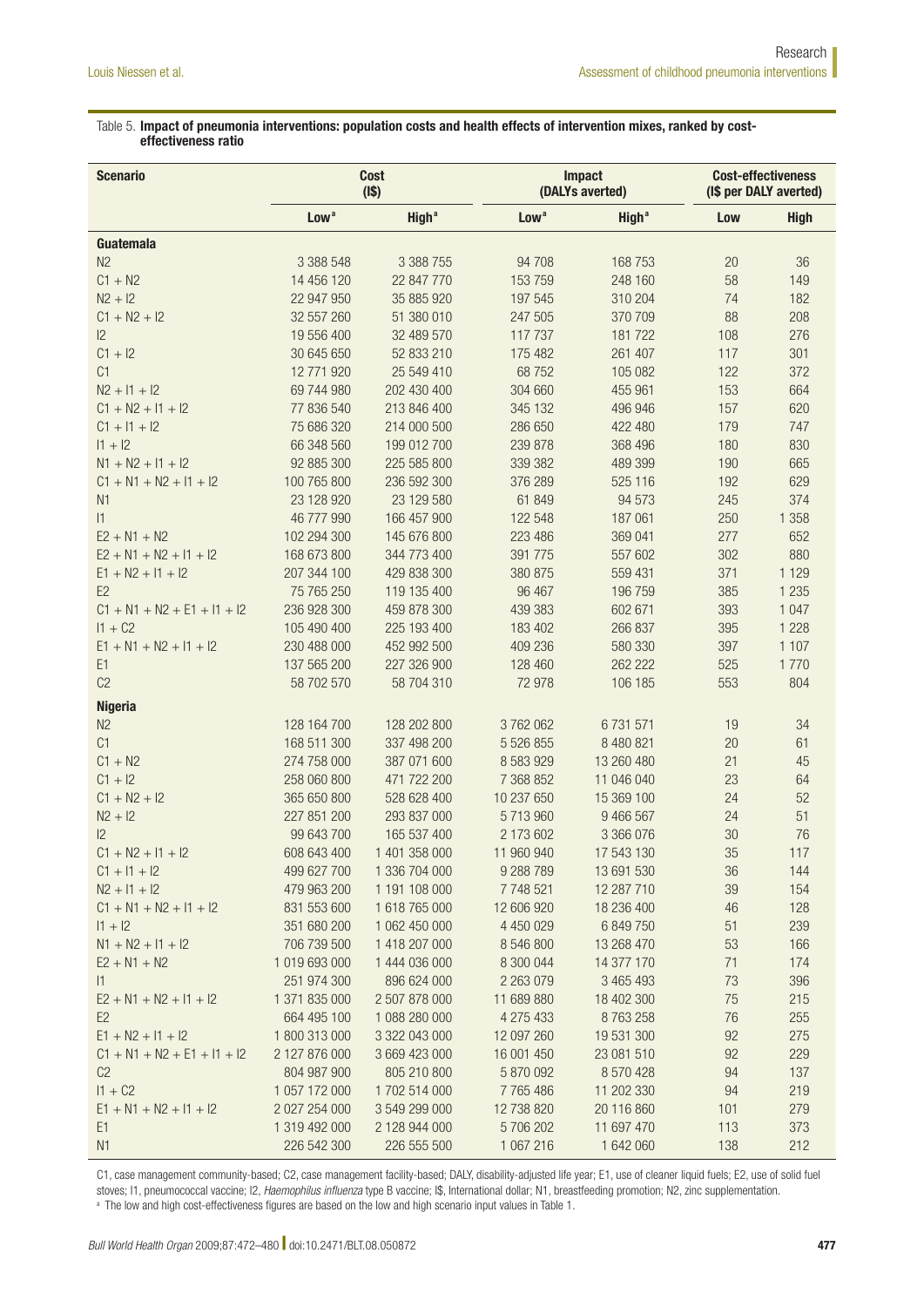Data are limited in almost all countries. Detailed data on pneumonia deaths are lacking, and communitybased data on clinical episodes are sparse.<sup>1</sup> Research is needed to better diagnose pneumonia and identify it as the cause of death. Our results are therefore difficult to validate beyond the recent reviews presented, whose quality determines the results of the economic impact evaluation. We were unable to distinguish between studies that reported intervention efficacy and those that reported community effectiveness. We attempted to consider this issue and other sources of uncertainty in our high and low effectiveness and cost scenarios; however, better data on community effectiveness and associated costs are needed. New preventive interventions may lead to net cost savings by preventing costly disease. However, we did not take into account potential savings due to cost offsets, lower use of health services and averted loss of workdays due to fewer illness episodes. Our results are thus conservative.

A point of debate is the cost of investing in cleaner fuels, whose cost per DALY averted is higher than that of other options. The results are not directly comparable, however, because the cost of cleaner fuels is offset by other societal benefits, such as time saved looking for firewood or other biomass fuels. If only the additional implementation efforts in an already existing health sector setting are considered and the extra costs of clean fuels are ignored, the cost-effectiveness ratio

is lower. Uncertainty also surrounds the effectiveness and cost of community case management programmes. These are likely to be directly correlated with the quality improvements and the additional cost per village of visits by a village agent. These variables make it difficult to draw definite conclusions from the economic evaluation of these interventions. Still, our studies have identified three potentially valuable interventions to improve child survival: nutritional interventions, immunization and low-cost, effective case management. Innovative use of vaccines, focusing on the highest at-risk groups, could amplify the impact.

## National priorities

Donors and national agencies involved in child survival programmes need to select those that maximize child health after considering existing mortality levels, infrastructure and funds available.<sup>34</sup> The present study, focused on children, offers policy-makers a range of potential pneumonia interventions and estimates of the money they require.<sup>35</sup>

Internationally, there is agreement on using disease-burden estimates and data on the cost-effectiveness of interventions to select priority areas. New insights should be applied in real-life country settings to find local solutions and implement appropriate options. Country programme managers need more specific information on the effects and costs of child programmes so they can weigh them against other

criteria, such as equity and other societal benefits.35–37

We included in our scenarios only interventions for which effectiveness data were available. Due to a lack of data we could not examine the management of severe malnutrition through improved complementary feeding or strong community programmes. Malnutrition is a major risk factor for severe pneumonia,<sup>1</sup> yet no adequate study of the preventive effectiveness of such programmes has been performed.

The links between evidence and policy tend to be weak because national policies are the outcome of complicated processes among parties with different interests.<sup>36,37</sup> Impact analysis strengthens the selection of optimum child packages, and this paper shows how policy in this area can be more evidence based. ■

#### Acknowledgements

We thank the two anonymous reviewers for their detailed comments, and the members of the Global Action Plan for Pneumonia review groups for their scientific contributions. We also thank Shamim Qazi for his coordinating efforts and support.

**Funding:** The research is supported by a grant from the Netherlands Environmental Assessment Agency on integrated modelling, while two expert workshops were funded by WHO and the United Nations Children's Fund.

Competing interests: None declared.

# Résumé

## Evaluation comparative des impacts des interventions contre la pneumonie chez l'enfant

Objectif Comparer les rapports coût/efficacité d'interventions pour diminuer la mortalité par pneumonie à travers la réduction des risques, la vaccination et la prise en charge des cas.

Méthodes Nous avons utilisé des estimations établies par l'OMS pour la charge de pneumonies par pays et les coûts des interventions afin d'analyser les estimations du risque de pneumonie chez les enfants de moins de 5 ans et l'efficacité d'un certain nombre d'interventions (prise en charge des cas, vaccinations en rapport avec la pneumonie, amélioration de la nutrition et réduction de la pollution de l'air intérieur due aux combustibles solides ménagers). Nous avons calculé les bénéfices pour la santé [années de vie corrigées de l'incapacité (DALY) évitées] et les coûts des interventions sur une période de 10 ans pour 40 pays totalisant 90 % des décès d'enfants par pneumonie.

Résultats L'utilisation de combustibles fossiles contribue pour

30 % (intervalle de confiance à 95 % : 18-44) à la charge de pneumonie infantile. Le traitement efficace au niveau communautaire, la promotion de l'allaitement exclusif, la supplémentation en zinc et les vaccinations contre *Haemophilus influenzae* type B (Hib) et *Streptocccus pneumoniae* par le biais des programmes existants ont présenté des rapports coût/efficacité de \$ int. 10 à \$ int. 60 par DALY dans les pays à faible revenu et inférieurs à \$ int. 120 par DALY dans les pays à revenu moyen. L'utilisation de fourneaux à biomasse à faible émission et de combustibles plus propres pourrait offrir un rapport coût/efficacité satisfaisant dans les régions à faible revenu. Le traitement en établissement de soins pourrait également fournir un bon rapport coût/efficacité, situé entre \$ int. 60 et 120 par DALY. Le rapport coût/efficacité de la prise en charge des cas au niveau communautaire dépend du coût des visites à domicile.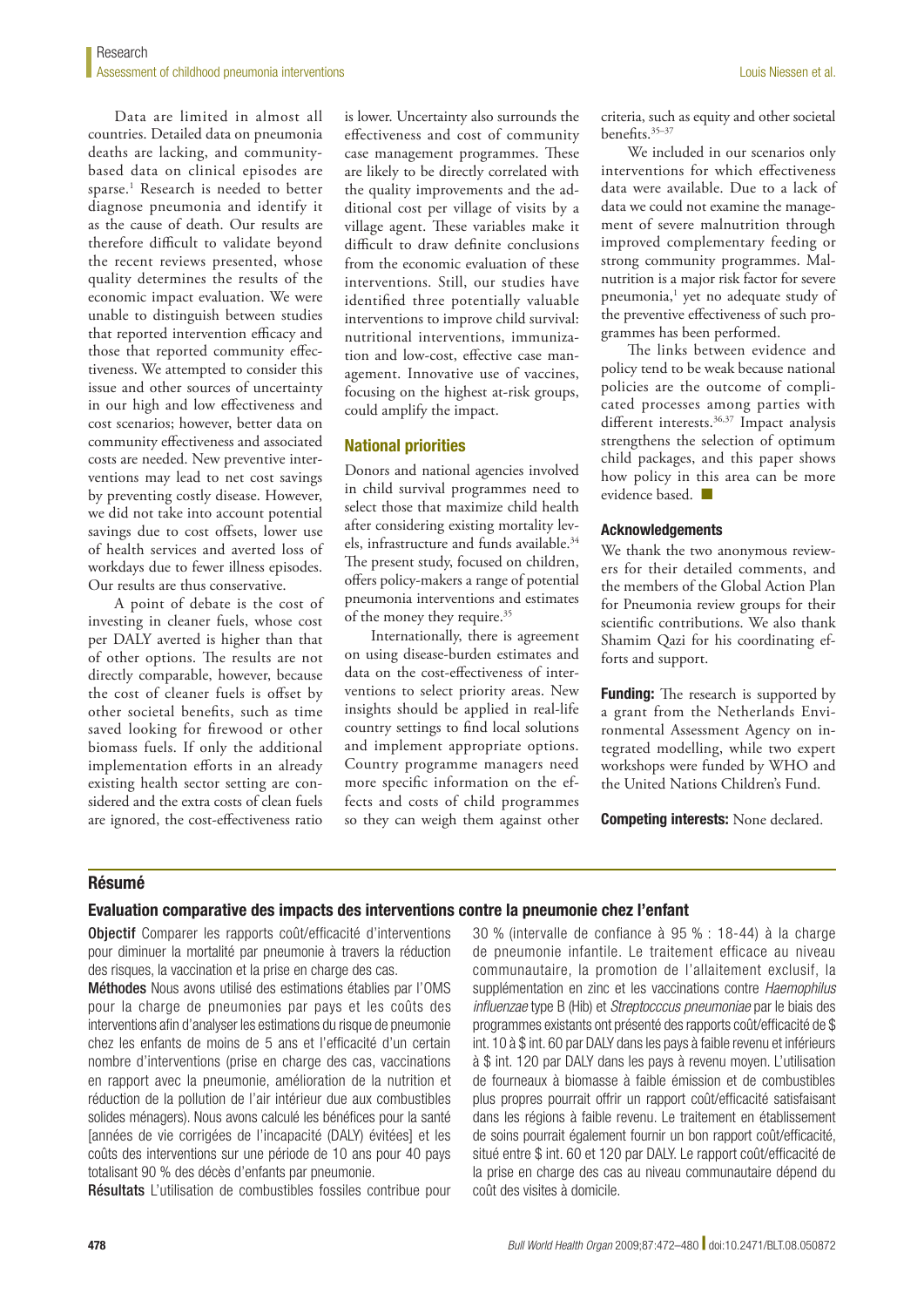Conclusion La vaccination contre Hib et *S. pneumoniae*, la prise en charge efficace des cas, la promotion de l'allaitement maternel et la supplémentation en zinc sont des interventions présentant un bon rapport coût/efficacité dans la réduction de la mortalité par pneumonie. Les interventions d'ordre environnemental et nutritionnel font régresser la pneumonie et procurent d'autres bénéfices. La combinaison de ces stratégies peut permettre une réduction globale de la mortalité infantile de 17 %.

# Resumen

## Evaluación comparativa del impacto de las intervenciones contra la neumonía en la niñez

Objetivo Comparar la costoeficacia de las intervenciones tendentes a reducir la mortalidad por neumonía mediante la reducción del riesgo, la inmunización y el manejo de casos.

Métodos Partiendo de estimaciones de la carga de neumonía por países y del costo de las intervenciones según la OMS, se analizaron las estimaciones del riesgo de neumonía entre los menores de 5 años y la eficacia de las intervenciones (manejo de casos, vacunas relacionadas con la neumonía, mejoras de la nutrición y reducción de la contaminación del aire en locales cerrados por combustibles sólidos domésticos). Calculamos los beneficios para la salud (años de vida ajustados en función de la discapacidad -AVAD- evitados) y el costo de las intervenciones a lo largo de 10 años para 40 países, abarcando el 90% de las defunciones por neumonía en la niñez.

Resultados El uso de combustibles sólidos contribuye en un 30% (intervalo de confianza del 90%: 18–44) a la carga de neumonía en la niñez. Un tratamiento comunitario eficaz, la promoción de la lactancia natural como alimentación exclusiva, la administración de suplementos de zinc y la inmunización contra *Haemophilus* 

*influenzae* tipo b (Hib) y *Streptococcus pneumoniae* a través de los programas existentes mostraron unas relaciones costo-eficacia de 10–60 dólares internacionales (I\$) por AVAD en los países de ingresos bajos, y de menos de I\$ 120 por AVAD en los países de ingresos medios. Las estufas de biomasa de baja emisión y unos combustibles más limpios pueden ser costoeficaces en las regiones de ingresos bajos. La administración de tratamiento en servicios de salud es una opción potencialmente costoeficaz, pues supone I\$ 60–120 por AVAD. La relación costo-eficacia del manejo de casos comunitario depende del costo de las visitas domiciliarias.

Conclusión La vacunación contra Hib y *S. pneumoniae*, el manejo eficaz de los casos, la promoción de la lactancia natural y la administración de suplementos de zinc son medidas costoeficaces contra la mortalidad en la niñez. Las intervenciones ambientales y nutricionales reducen la neumonía y reportan también otros beneficios. La combinación de estas estrategias puede reducir en total la mortalidad en la niñez en un 17%.

## **ملخص**

# **التقييم املقارن لتأثري الخاصة بااللتهاب الرئوي لدى األطفال**

**الهدف:** مقارنة مردودية التدخالت الرامية إىل خفض معدالت وفيات الالتهاب الرئوى لدى الأطفال من خلال تقليل عوامل الاختطار والتمنيع وتدبر الحالات.

**الطريقة**: استخدم الباحثون تقديرات العبء الناجم عن االلتهاب الرئوي والخاص بكل بلد وتكاليف التدخالت التي تكبدتها منظمة الصحة العاملية ملراجعة تقديرات اختطار االلتهاب الرئوي لدى األطفال دون سن الخامسة من العمر وكفاءة التدخلات (تدبر الحالات واللقاحات المتعلقة بالالتهاب الرئوي وتحسني التغذية وتقليل تلوث الهواء داخل املنازل والناجم عن استخدام الوقود الصلب فيها). وقد حسبت الفوائد الصحية (بسنوات العمر المصححة باحتساب مدد العجز التي أمكن تفاديها)، وتكاليف التدخلات على مدى 10 سنوات في 40 بلداً تحدث فيها 90% من وفيات الأطفال بالالتهاب الرئوي.

**املوجودات**: يساهم استخدام الوقود الصلب يف %30 من عبء االلتهاب الرئوي لدى الأطفال (بفاصلة ثقة 90% إذ تراوحت بين 18 و44). وقد أظهرت كل من املعالجة الفعالة املرتكزة عىل املجتمع، وتعزيز االقتصار عىل الرضاعة من الثدي، وتقديم مكمالت غذائية من الزنك، والتمنيع بلقاح املستدمية

النزلية من النمط B والعقديات الرئوية عبر البرامج القائمة، أظهرت مردودية<br>عالية بلغت 10 – 60 دولاراً دولياً لكل سنة من سنوات العمر المصححة باحتساب مدد العجز يف البلدان املنخفضة الدخل، وأقل من 120 دوالراً عالية بلغت 10 – 60 دوالراً دولياً لكل سنة من سنوات العمر املصححة أمريكياً لكل سنة من سنوات العمر املصححة باحتساب مدد العجز يف البلدان املتوسطة الدخل. وقد يكون للمواقد التي تنتج انبعاثات ضئيلة من الكتلة الحيوية وللوقود النظيف مردودية عالية يف املناطق املنخفضة الدخل وميكن أن تكون املعالجة يف املرافق الصحية عالية املردودية حيث ميكن أن تـتـراوح معدالتها بني 60 و120 دوالراً دولياً لكل سنة من سنوات العمر املصححة باحتساب مدد العجز. وتعتمد مردودية تدبري الحاالت يف املجتمع عىل تكاليف الزيارات املنزلية.

**االستنتاج** ٌّ : يعد كل من التلقيح ضد املستدميات النزلية من النمط B والعقديات الرئوية، وتعزيز الرضاعة من الثدي وتقديم مكمالت غذائية من الزنك تدخالت عالية املردود لخفض معدالت الوفيات الناجمة عن االلتهاب الرئوي. وتقلل التدخالت البيئية والتغذوية من االلتهاب الرئوي وتقدم منافع أخرى، وقد تخفض هذه الاستراتيجيات عند تطبيقها مجتمعة مجمل معدلات وفيات الأطفال مقدار 17%.